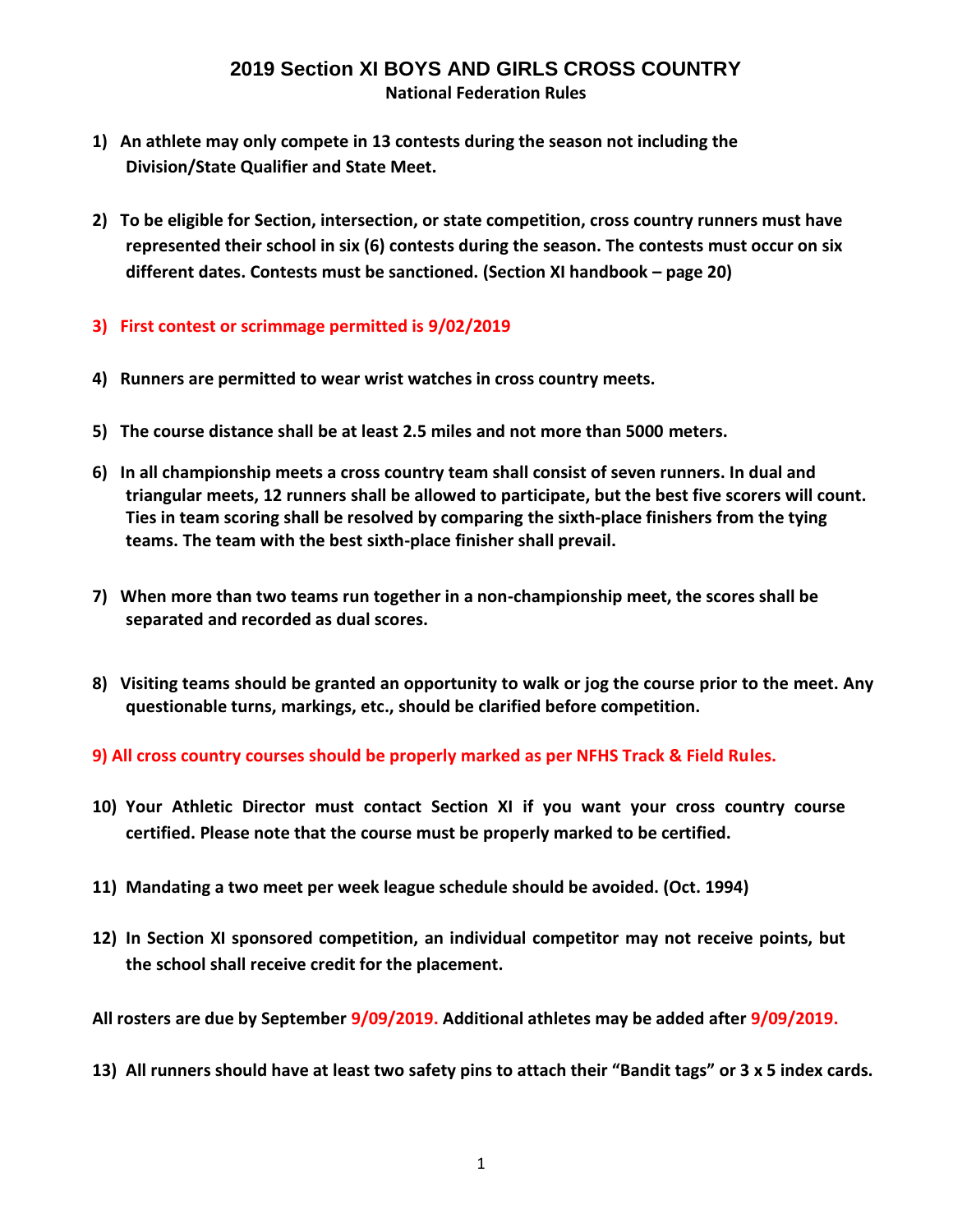# **Best of Season Procedure for Cross Country**

- **1) Go to Cross Country page**
- **2) Go to: Roster**
- **3) Choose your Section:**
- **4) Find your school**
- **5) Enter your gender**
- **6) Enter your password**
- **7) Press "login" (DO Not Press The Enter Key)**
- **8) Choose Best Performance**

**Roster Best Performances Meet Entries**

- **9) Start entering your Performances**
- **10) Once you are finished entering your Performances Press: Save changes to Performances (bottom of page)**

# **DIVISION & STATE QUALIFIER PROCEDURES**

**For the Division Championships and State Qualifier you'll use same procedure Except you'll choose Meet Entries. You MUST declare all runners that will be running since we'll be using chips.**

- **1) All runners must be declared on-line**
- **2) Only 7 Varsity runners can be declared, all other runners must be listed as JV.**
- **3) Varsity Runners will also wear competitor numbers on front of jersey.**
- **4) Competitor numbers must be saved as they will be worn in the state qualifier meet.**
- **5) Changes will be permitted day of race – Please make changes on 3 x 5 cards**
- **6) Division entries must be submitted by Sunday, October 27, 2019 – (6:00 PM)**
- **7) State Qualifier entries must be submitted by Wednesday, November 6, 2019 (6:00 PM)**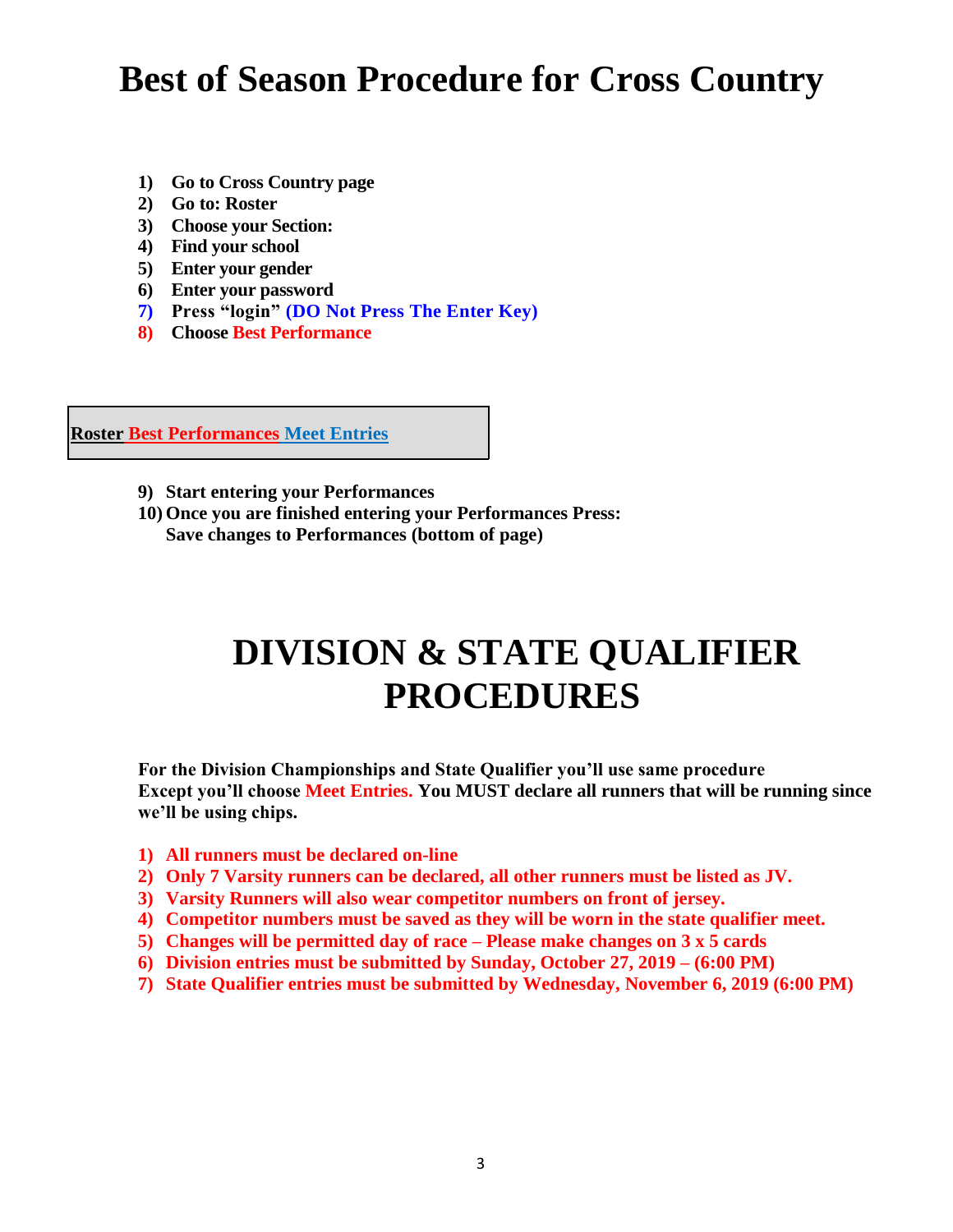## **DIVISION CHAMPIONSHIPS**

**DIVISION CHAMPIONSHIPS – There will be three races each for boys and girls.** 

**The Division Championship will determine:**

- **1) Division One Champions**
- **2) Division Two Champions**
- **3) Division Three Champions**
- **4) Division Four Champions**
- **5) Overall Championship Teams (boys and girls)**

**Race # 1 – Championship Race (20 team Limit)**

- **1) The Championship Race will consist of the top 20 teams. The top two teams in each league and four at large teams. The at large teams will be determined by their five-person average for the 5K course at Sunken Meadow. At large teams must have a written petition requesting entry into the championship race. Please include athletes and performances**
- **2) All Division Championships will be determined from this race.**
- **3) Individuals from teams that did not qualify for this championship race may enter if the runner ran one of the top fifty times in the Section on the 5K course at Sunken Meadow during the season.**

#### **Race # 2 – Team Championship**

- **1) This race is for all remaining varsity teams that are not in the Championship Race**
- **2) Only 7 runners from each school**
- **3) Races #1 and #2 will determine the top 20 individual times combined overall.**

#### **Race # 3 – Individual Race**

- **1) This will include individual team members who did not compete in Race # 1 or Race # 2**
- **2) Schools may have more than 7 runners in this race.**

**Division Championships at Sunken Meadow State Park (10/29/2019)**

| <b>Championship Boys Race</b>          | 1:30 PM |
|----------------------------------------|---------|
| <b>Championship Girls Race</b>         | 2:00 PM |
| <b>Boys Team Qualifier Race</b>        | 2:30 PM |
| <b>Girls Team Qualifier Race</b>       | 3:00 PM |
| <b>Boys Individual Qualifier Race</b>  | 3:30 PM |
| <b>Girls Individual Qualifier Race</b> | 4:00 PM |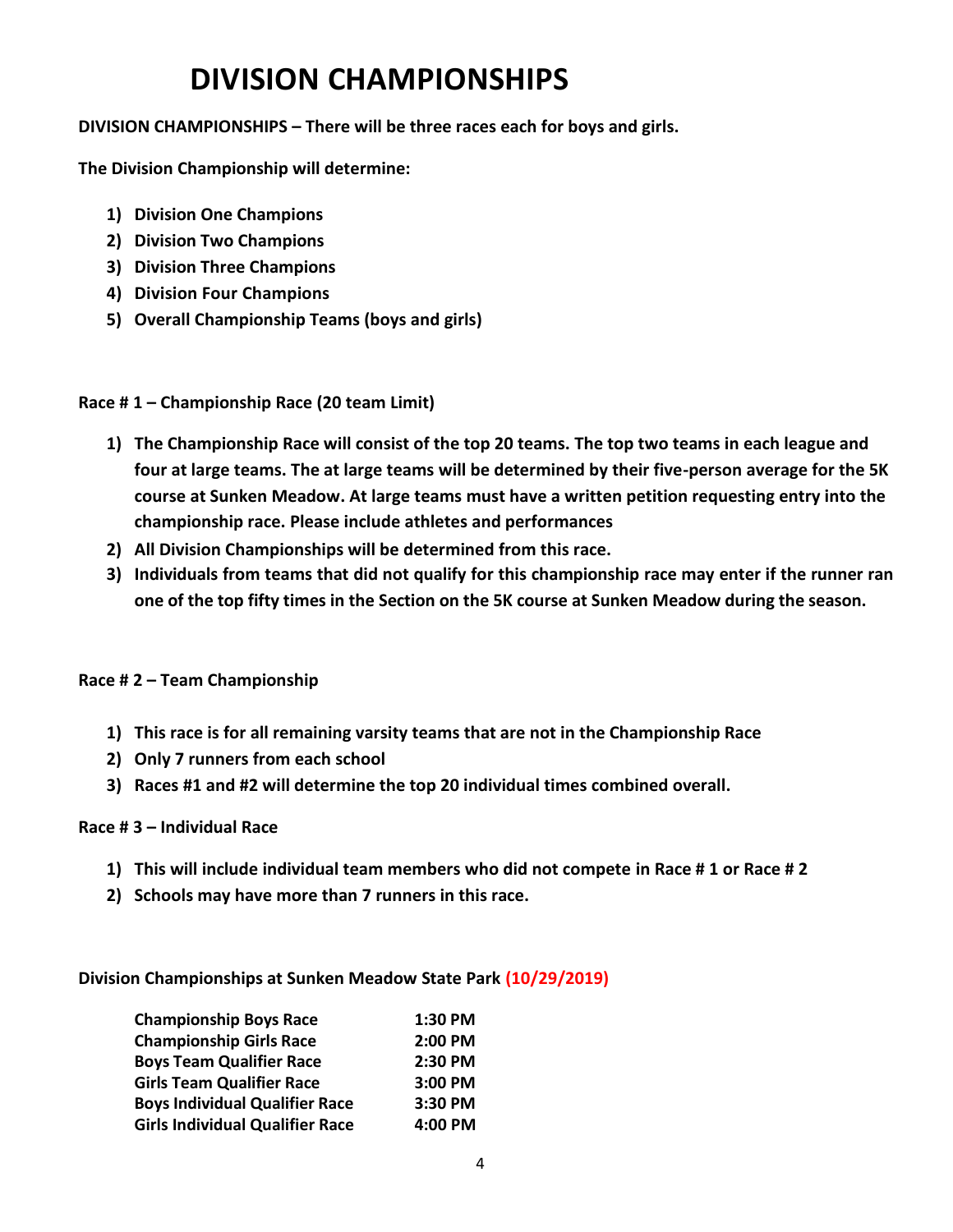### **Section XI Team Championships – Qualifying Standards**

- **1) Your team must have competed in the Division Championships.**
- **2) Top 6 Teams in each class will qualify.**
- **3) All boys' teams that have a five-person average of 19:30 minutes during a sanction 5K race at Sunken Meadow also qualify.**
- **4) Male individuals that have run 18:30 for 5K at a sanction cross country meet at Sunken Meadow also qualify.**
- **5) All girls' teams that have a five-person average of 23:00 minutes during a sanction 5K race at Sunken Meadow also qualify.**
- **6) Female individuals that have run 22:30 for 5K at a sanction cross country meet at Sunken Meadow also qualify.**
- **7) A school that does not meet the above criteria may petition entry into the Section XI Championships. Must have a written petition requesting entry, signed by your Athletic Director and athletes/team performances.**

### **Section XI Championship and State Qualifier at Sunken Meadow State Park (11/08/2019)**

#### **Tentative Schedule**

| 1) | <b>Boys Class A Race</b>    | 1:30 PM |
|----|-----------------------------|---------|
| 2) | <b>Boys Class B Race</b>    | 2:00 PM |
| 3) | <b>Boys Class C/D</b>       | 2:30 PM |
| 4) | <b>Girls Class A</b>        | 3:00 PM |
| 5) | <b>Girls Class B Race</b>   | 3:30 PM |
| 6) | <b>Girls Class C/D Race</b> | 4:00 PM |
|    |                             |         |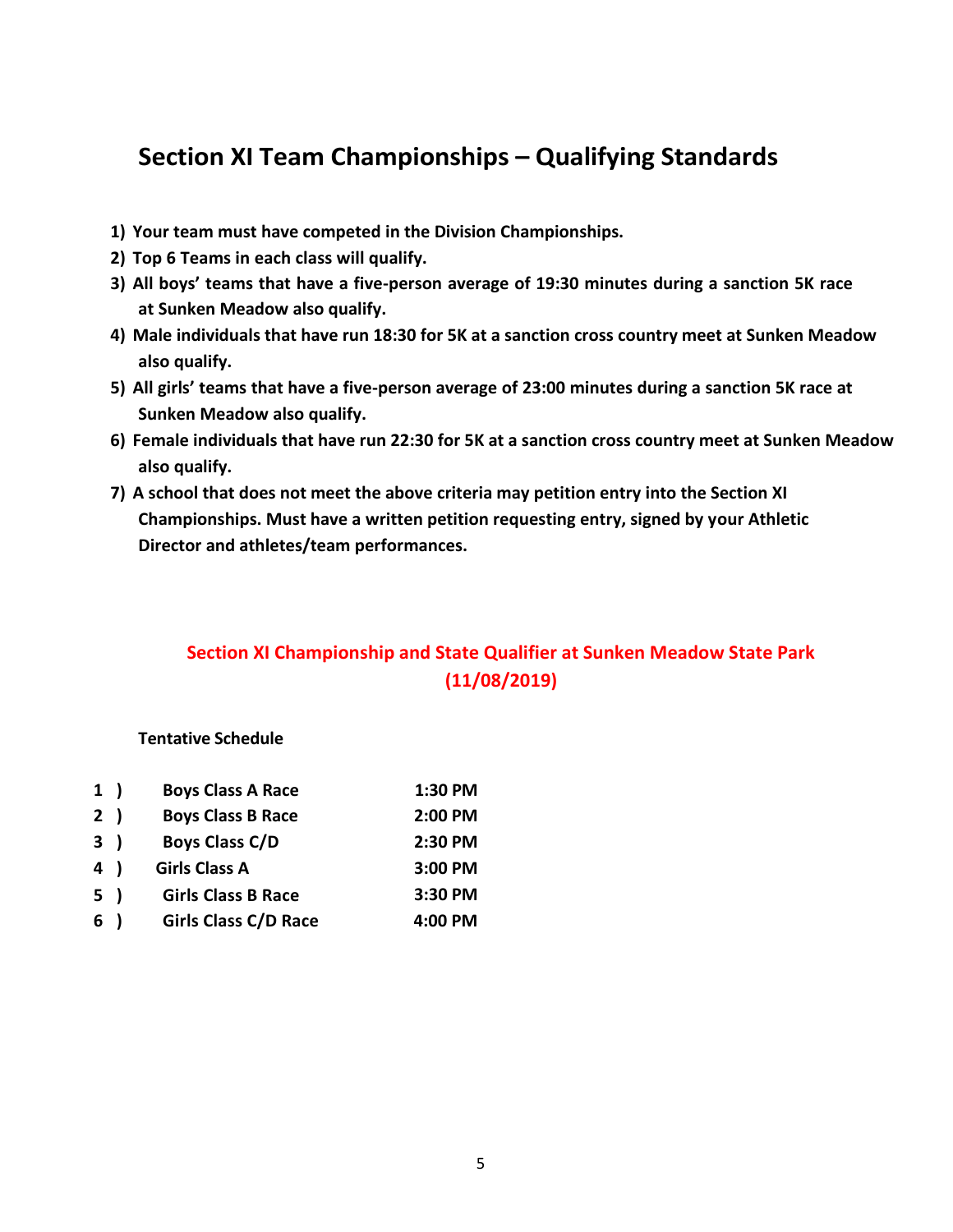### **Declaring your athletes for the Division Championships**

**You must declare your athletes in order to compete in the Section XI Division Championships on Tuesday, October 29, 2019. I must have all participants by Sunday, October 27, 2019 (6:00 PM) Only seven (7) Varsity runners can be declared, all other runners must be listed as Junior Varsity runners. Seed times are not necessary. We will be using Chips for all races**

**Go to: [www.just-in-time](http://www.just-in-time-racing.com/)[racing.com](http://www.just-in-time-racing.com/) Go to: Cross Country page Go to: Rosters and login**

**The following will appear.**

|  | Roster | <b>Best Performances Meet Entries</b> | Logout |
|--|--------|---------------------------------------|--------|
|--|--------|---------------------------------------|--------|

School:

Gender: Male Switch Gender

**Choose Meet Entries and the following will appear**

| Roster                      | <b>Best Performances Meet Entries</b> | Logout |
|-----------------------------|---------------------------------------|--------|
| $\sim$ $\sim$ $\sim$ $\sim$ |                                       |        |

School:

| Gender: Male          | Switch Gender |
|-----------------------|---------------|
| <b>Eligible Meets</b> |               |

**Section XI XC Division Championships**

**Select: Section XI Division Championships**

**Start declaring your athletes (you do not have to give them a seed time)**

**Important - Press: Save changes to Entries to save all entries.**

**Reminder all entries must be in by Sunday, October 27, 2019 – 6:00 PM. If** 

**you are not planning on competing please email me.**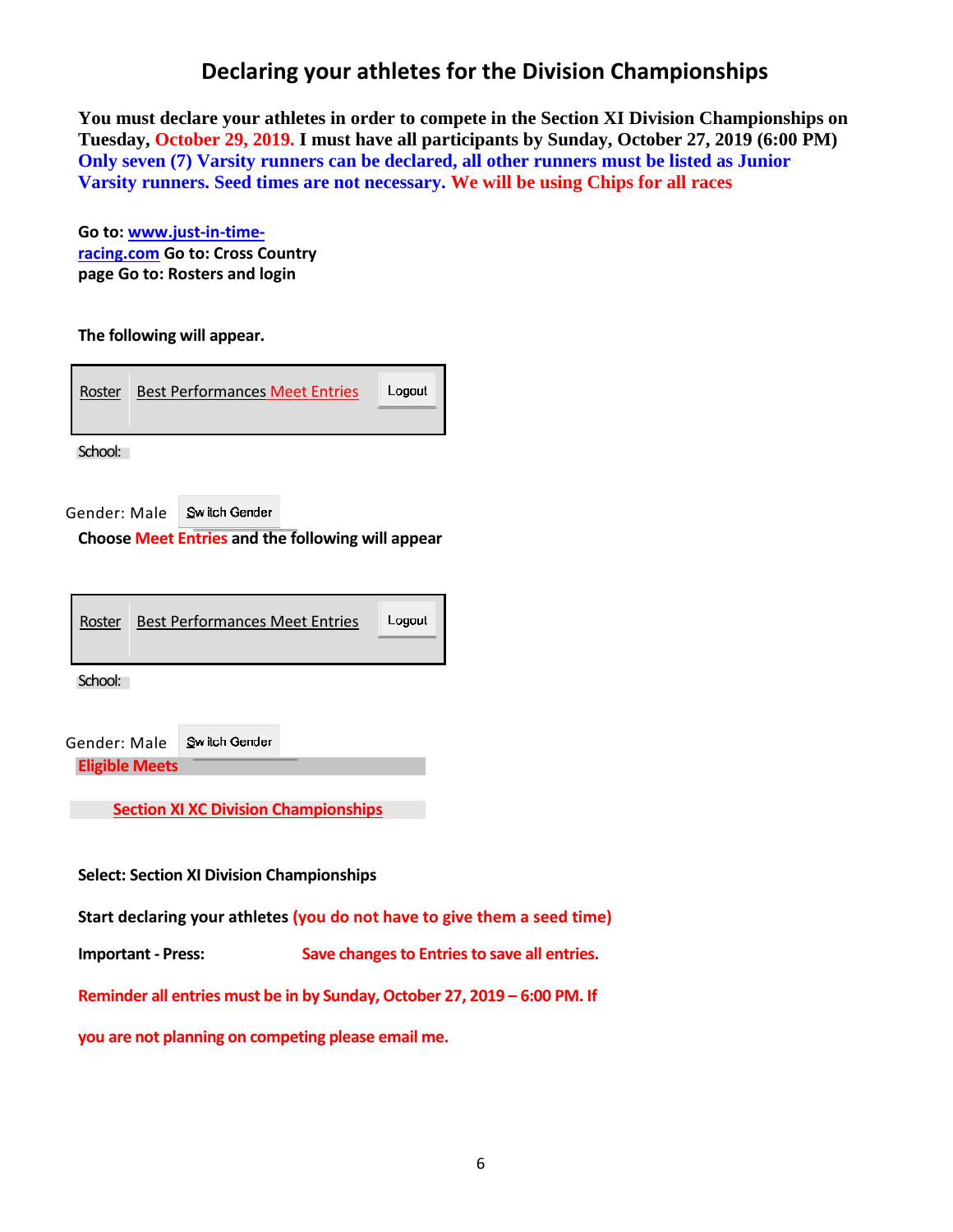## **Bib and Chip Procedures**

**Once bib numbers are distributed they will be used for all Cross Country Invitational's that are conducted at Sunken Meadow. Coaches are responsible to collect numbers as the chips are inserted in the number. If you lose a number you must get a new one \$5.00.**

**Bib numbers must be worn for both the Division Championships and Section XI State Qualifier. Numbers must be secured with four safety pins and worn on front of jersey**

**Chip System: Timing will be done using the chip system. Each athlete will be assigned a Bib with a [chip.st](http://chip.st/) match. The coach of each team will be responsible for returning each Bib/chip at the end of the race.**

**For each Bib/chip NOT returned, your school will be charged \$5.00.**

**To break close finishes Finish Lynx cameras as well as the new IdentiLynx which will capture the competitor's number as they finish will be used.**

**Runners must be instructed to run past the mats at the finish area. We cannot have a backup at the mat/finish area. It's important to coach runners to cross the finish line and get out of the way as quickly as possible.**

**You must declare all athletes that will be competing in the Division Championship and Team Championship as CHIPS will be assign to all runners.**

## **Running Tags (Bandits)**

**In our earlier meets we'll be using running tags or 3 x 5 index cards. Please place Bar Codes on top of old name or bar codes. All rosters will be listed on [www.just-in-time-racing.com](http://www.just-in-time-racing.com/)**

- **1) Use only one safety pin to secure**
- **2) Place new bar-code over old name or bar-code**

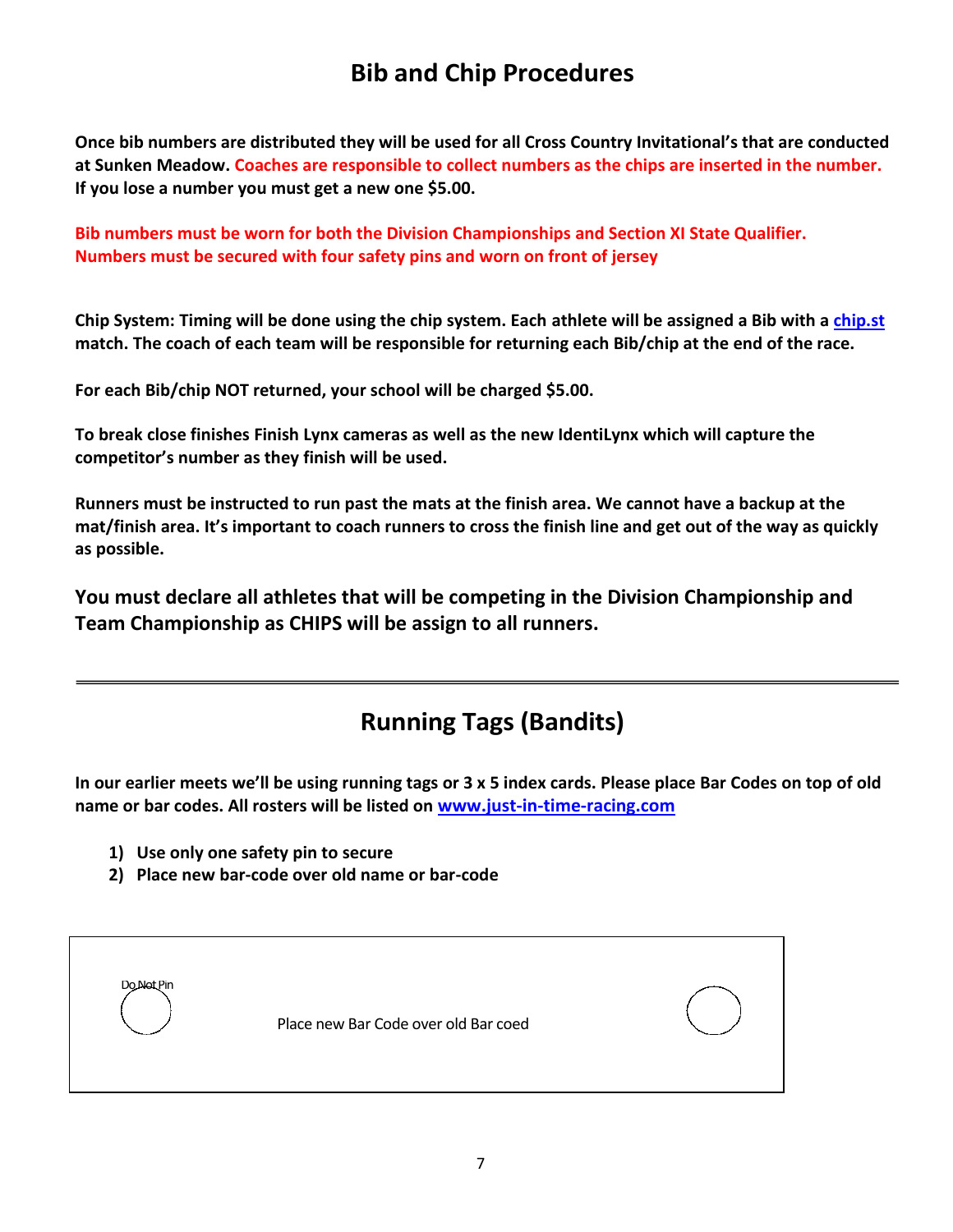## **Federation Procedures**

**The Federation makeup is as following:**

- **1) Nine (9) teams are chosen from the NYSPHSAA Cross Country Championship Meet. The teams are chosen after they merge all races.**
- **2) Seven (7) additional teams are chosen from the at large selection. These are teams that did not qualify for the state meet.**
- **3) The top 18 individuals that are not from a team also qualify. These 18 come from the merge of all the races.**
- **4) Each section is then allowed 2 competitors. They can be chosen from the state meet or from there state qualifier meet. Regardless we must be notified in writing prior to the state meet of your intention to compete. Most qualifiers come from the state meet.**

## **At Large Teams**

- **1) If your team is not ranked in the top 10 in your class after the state qualifier don't bother entering. Go to Armory Track for a state ranking.**
- **2) You must inform your sectional coordinator in writing that you want your team to be considered by Tuesday, November 6, 2018.**
- **3) A written team list of times and opponents that you have beaten during the season. Especially teams from other sections. This year they compared teams from the Manhattan Invitational.**

**It's your responsibility to inform us of your intentions to compete prior to the state meet in writing. You're also responsible to secure and send out your entries.**